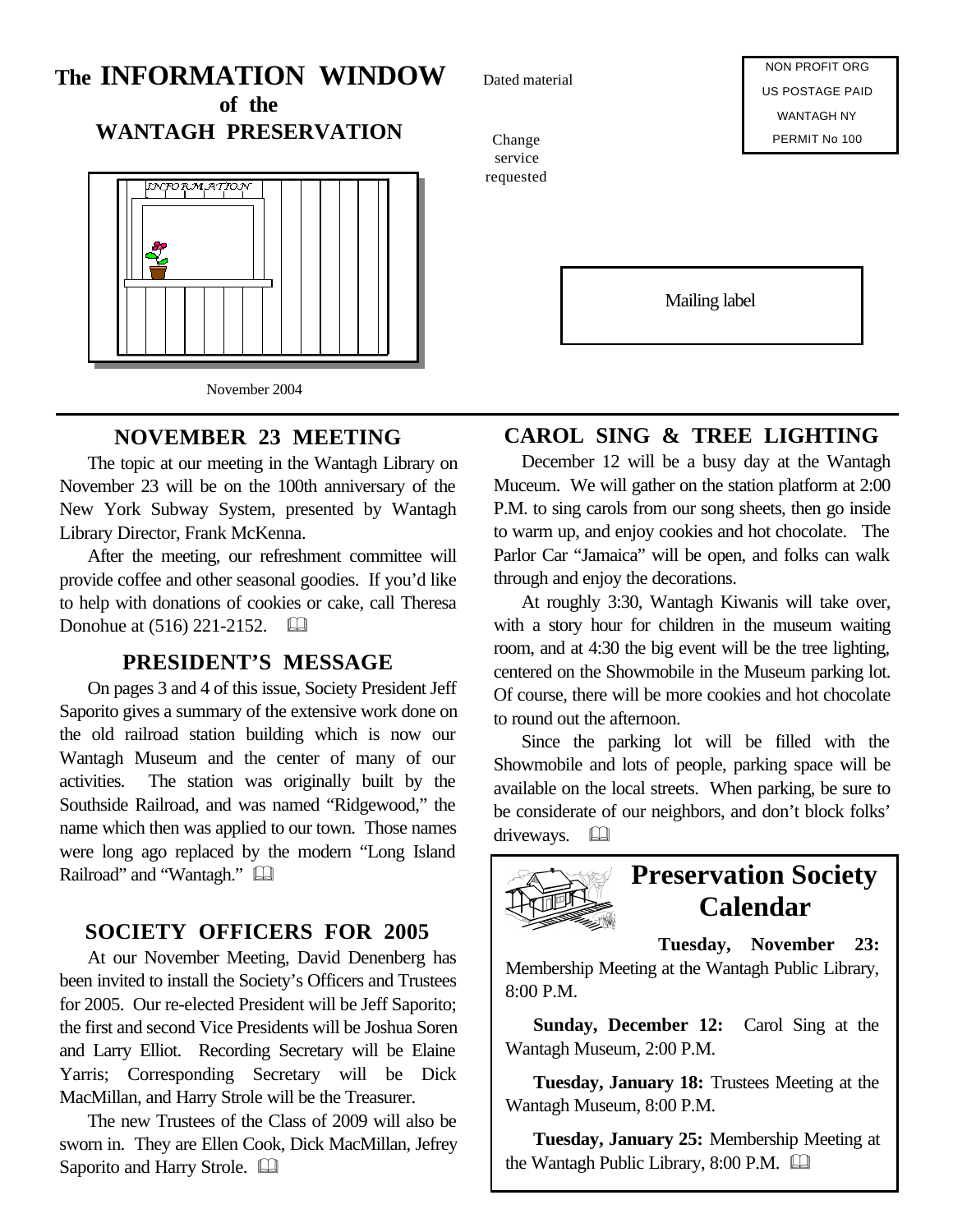## **THE INFORMATION WINDOW**

**OF THE WANTAGH PRESERVATION SOCIETY**

| <b>TO JOIN OR RENEW MEMBERSHIP</b>    |
|---------------------------------------|
|                                       |
|                                       |
|                                       |
|                                       |
| Indiv. \$6 Family \$12<br>Circle one: |
|                                       |

|  | Send to: Wantagh Preservation Society |  |
|--|---------------------------------------|--|
|  |                                       |  |

### **MUSEUM CLOSED FOR SEASON**

The Wantagh Museum will close for the winter season following the Carol Sing and Tree Lighting on December 12. We will need volunteers to act as hosts at the museum until then.

Hosts will be needed through the winter, when special tours of the museum are scheduled. If you'd like to volunteer as a host, call Donald Warner at (516) 826-6631, and he will be glad to pencil you into the  $schedule.$ 

#### **BUILDING 19 MIND BENDER**

"Building 19" is a chain of surplus stores in the Boston area, with an eclectic advertising newsletter. Here's a second Mind Bender from their newsletter!

"I am the ruler of shovels. I have a double. I am thin as a knife. I have a wife. What am I?"

*Ask for the answer at the January 25, 2005 membership meeting at the Library, or wait until the next Information Window.*  $\Box$ 

#### **LAST MONTH'S MIND BENDER, UNBENT**

The letter "D" is found in darkness, not in light, present in daytime, but absent at night, and in the deepest of shadows!

#### **THE INFORMATION WINDOW**

The *Information Window* is a publication of the Wantagh Preservation Society, and is published preceding its monthly Membership Meetings. The Editor is Dick MacMillan, (516) 785-3951. &

Page 2 November 2004

*Julian Denton Smith (1898 - 1974) wrote a history of Wantagh that contains this story:*

On April 21, 1790, George Washington rode through our town on a tour of Long Island. [The DAR has] placed a marker to that effect on the Hempstead-Babylon Turnpike. They seem to think his route from Hempstead brought him to the Merrick Road by way of the Hempstead-Babylon Turnpike. It is possible from an interpretation of the same source, Washington's own diary, that he came from Hempstead on the Jerusalem Road to Jerusalem and thence to the Merrick Road. Either route brought him into Jerusalem South, now called Wantagh.

Washington made several trips into the States to find out at first hand what the people were thinking, how they lived, and what were their conditions and needs. The government was new, small and without direct relations with the people and its sources of information were meager and poor. The first President was obliged to do his own fact finding. The tour of Long Island, although extending over not more than five days, constituted one of Washington's self-educating trips.

Some of the old buildings and homesteads of the first settlers are still landmarks. Many are labeled by roadside markers erected by the State Department of Education. Most of the old places, however, have been destroyed by fire or the pressure of real estate booms. One old-timer stands on the Scott estate, the west side of Wantagh Avenue at the head of Island Road. It was a Jackson homestead.

An early romance goes back to this house – Jane Jackson eloped with John Althouse, a Hessian soldier. The story has it that a Negro slave carried Jane on his back through the swampland west of the house to where Althouse waited with horses near the location of the present high school. The couple rode for East Rockaway creek, hotly pursued by Jane's father. He caught up with them just after they had been married by the East Rockaway minister but before they could hire a boat for a honeymoon on the bay. The father gave the couple farmland in northern Seaford; many land titles go back to that deed of Jackson to Althouse.  $\Box$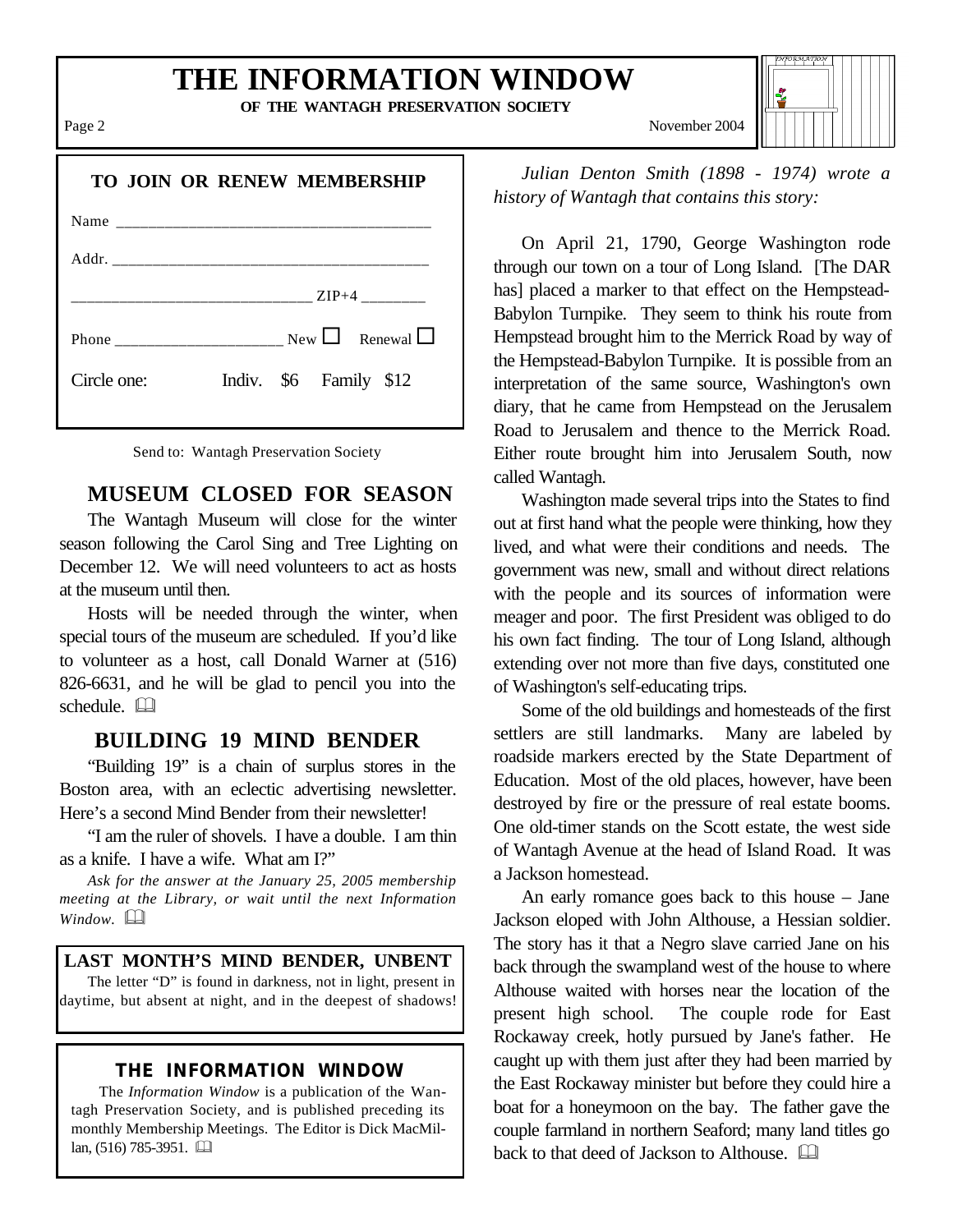

## **THE INFORMATION WINDOW**

**OF THE WANTAGH PRESERVATION SOCIETY**

November, 2004 Page 3

**WANTAGH MUSEUM RESTORATION NOW COMPLETE:**

by Jeffrey Saporito

President, Wantagh Preservation Society

In the October 14 edition of the Wantagh-Seaford Citizen, you saw several photos of the work-in-progress at the Wantagh Museum. The project covered the restoration and replacement of a portion (not all) of the decorative woodwork and trim, stripping and replacement of the surrounding canopy roof (not the main roof), exterior preparation and painting of the entire building and the replacement of the rain gutters and leaders. With the exception of repairs to the deck platform, the exterior restoration is now complete.

The project began two years ago when the WPS Trustees were concerned by the severely peeling paint on the exterior of the Museum building. They began an effort to raise funds for painting and repairing the Museum, which led to the restoration project.

Similar to many other historic sites throughout Long Island, our Museum suffers for many reasons, such as weather-related deterioration, a reduction in volunteerism coupled with increased costs of insurances and services. The WPS also shares a unique relationship with Nassau County, where the County owns the property that the museum is located on and is responsible for the grounds, the building exterior and the basic utility costs. We, as a Historical Society chartered by the New York State Board of Regents, are responsible for the housekeeping of the Museum and have full responsibility for the Jamaica Parlor Car and the newly restored Old Wantagh Post Office. This unique relationship has benefited us in years past, in that the County had provided the greatest share of the "heavy" work, such as roofing and tree pruning, allowing us to spend the limited funds we raise from craft fairs, raffles, membership dues and fruit sales on our insurance policy and basic operating costs. Indeed, the talented carpenters and tradesmen of Nassau County executed the original expert restoration of the railroad station building back in 1979 to 1982.

In recent years, the County has been unable to provide the services that the Society had depended on, due to their lack of resources and personnel. As a result, the workload has fallen on the limited resources of our all-volunteer staff. As with any house or building left to the elements without preventive maintenance, small repairs quickly become major catastrophes, and the Railroad Station Museum building is no exception.

For several years, the Trustees of the WPS appealed repeatedly to the Nassau County Office of Parks and Recreation for assistance with painting, roofing, rain gutters, and dozens of other repairs, because the unique "parent/child" relationship outlined by the organizational charter back in 1966 "entitled" the Society to such services. But over the past decade, Nassau County has reduced the staffing of the Parks department by hundreds. Unfortunately for our Society and all our parks, these layoffs have left the County unable to help with work requests much beyond occasional grass cutting and other rudimentary services. The Board of Trustees is grateful for these services that, although minimal, are still very necessary and helpful but really fall far short of the actual requirements for maintaining this valuable historic site.

Considering the urgent nature of the repair projects and the great value of the Museum to the community, the Board has turned to other sources for assistance, such as our local political leaders, volunteers, and members of the community. All have very thankfully and wonderfully come forward to help the Society.

 The repair project was begun in earnest two years ago with an appeal to Senator Charles Fuschillo, who was able to arrange for a *Fiscal Legislative Grant* of \$10,000 for the painting project. A committee of the WPS trustees then filled out the application to the New York State Office of Parks, Recreation, and Historic Preservation (NYSOPRHP) in order to actually receive the funds of the grant.

This past spring, we received the good news that the grant was approved and that the funds for painting the museum were coming. With that confidence, we began preparation for the work. On closer scrutiny of the building, it became apparent that the elements had been taking a much greater toll on the building than previously